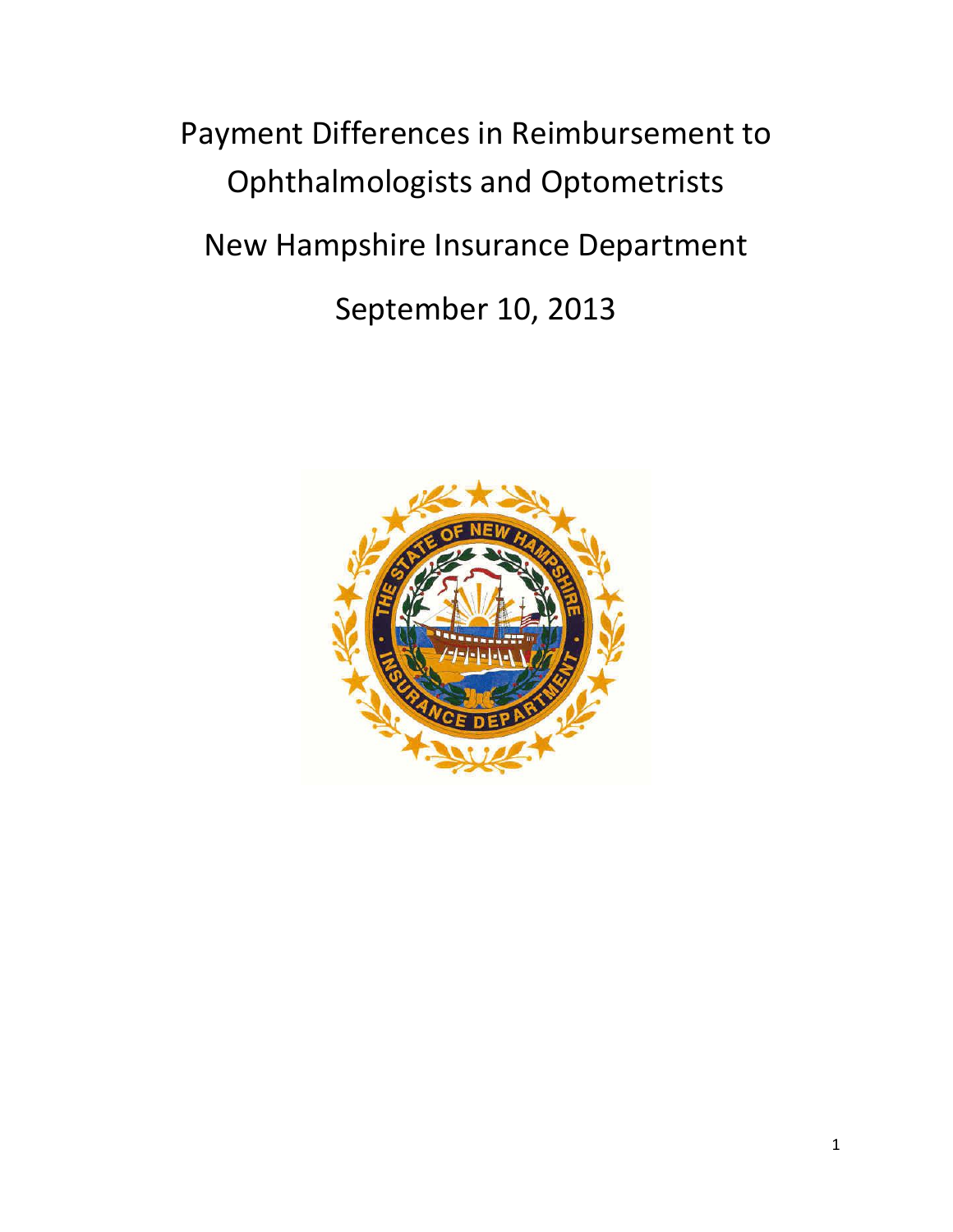#### **BACKGROUND**

During the 2012/2013 New Hampshire legislative session, House Bill 585 was considered as a method of addressing perceived payment differences between ophthalmologists and optometrists for the same services, based on commercial insurance provider contract rates. The bill was retained for further consideration, and a request was made by members of the legislature to the Insurance Department to analyze the New Hampshire Comprehensive Health Information System (NHCHIS) and quantify any differences in reimbursement levels between the specialties. This report is in response to that request.

Professional reimbursement is based on services provided. The services and reimbursement rates are identifiable using the current procedural terminology (CPT) codes methodology. This report shows data at the CPT code level, so that payment rates for the same service between specialties can be analyzed.

These data are from calendar year 2011.

#### **FINDINGS**

The following chart shows the number of procedures performed by each specialty, and the number performed by both specialties. Caution must be exercised in reviewing these data, because in several cases, relatively few claims included the use of a specific procedure code. Payments include the amount paid by the carrier as well as any patient liabilities due to the provider (e.g. deductible, coinsurance, or copays).

|                                      |                   | Total Ophthalmologist |                 | Total Optometrist |                 |
|--------------------------------------|-------------------|-----------------------|-----------------|-------------------|-----------------|
|                                      | <b>Distinct</b>   |                       |                 |                   |                 |
| <b>Services Performed by</b>         | <b>Procedures</b> | <b>Charges</b>        | <b>Payments</b> | <b>Charges</b>    | <b>Payments</b> |
| Both Ophthalmologist and Optometrist | 109               | \$12,291,849          | \$7,915,933     | \$12,881,121      | \$8,656,504     |
| Ophthalmologist only                 | 208               | \$2,989,903           | \$1,458,636     |                   |                 |
| Optometrist only                     | 60                |                       |                 | \$50,019          | \$34,369        |
| Totals                               | 377               | \$15,281,752          | \$9,374,569     | \$12,931,140      | \$8,690,874     |

**Total Ophthalmologist Total Optometrist**

The data show that for the majority of services billed by and paid to each specialty, both specialties are providing the service. There are a large number of procedures that are performed by ophthalmologists only, but these services are performed relatively infrequently, representing less than 16 percent of the dollars paid to ophthalmologists.

The following tables show the total amounts paid and differences in average payment levels by product line and carrier. The actual reimbursement rate used by each carrier cannot be derived from the data below. The percentages shown represent the amount above the optometrist payment that is made to the ophthalmologist for the same service. For example, if the optometrist is paid \$100, and the ophthalmologist \$150, the percent shown is 50%. In some cases, the average amount for the ophthalmologist is less than that for the optometrists, and in those cases the percentage is negative. The greater total payments to the providers the more likely the percent difference is an accurate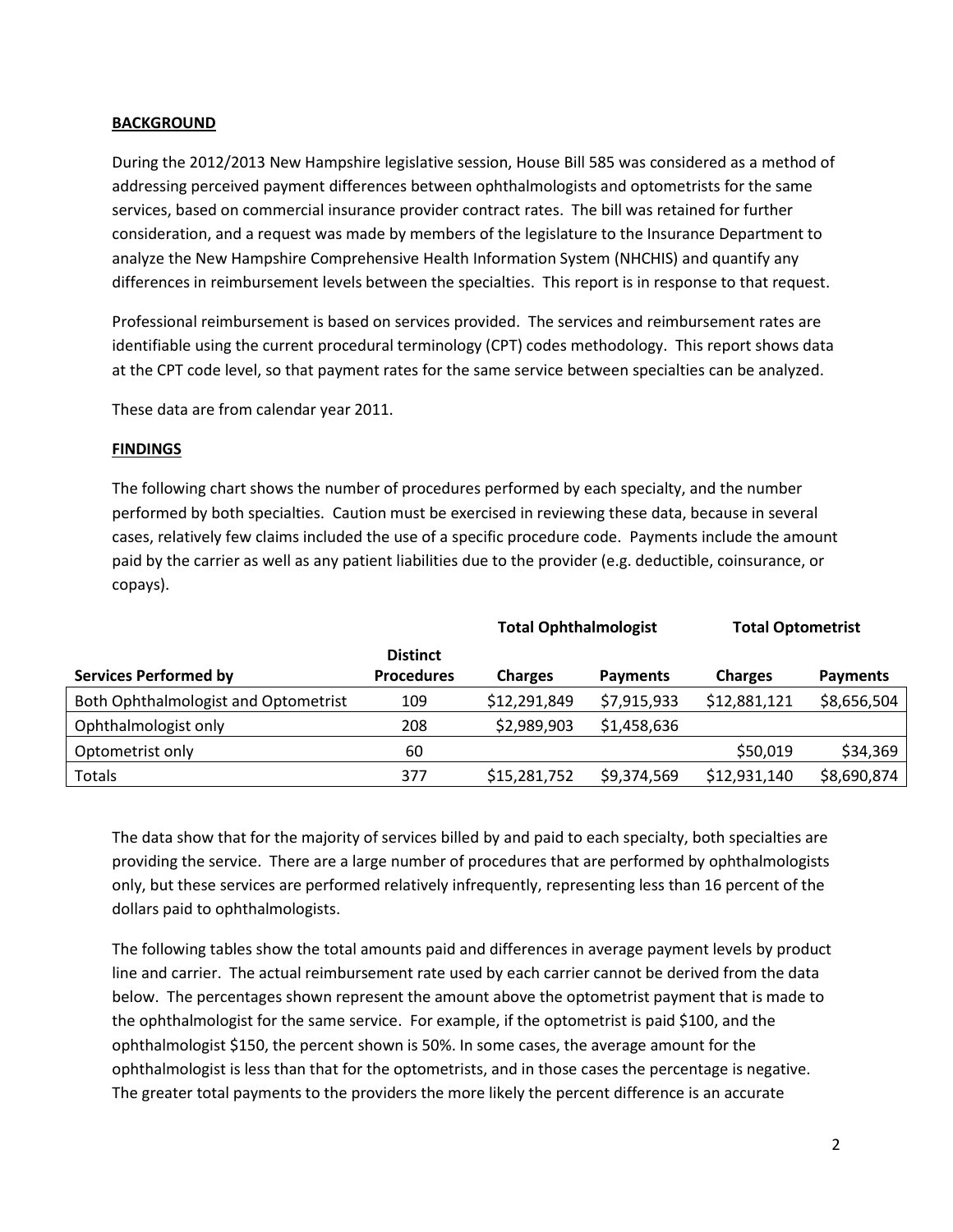representation of the situation. In some cases, the amounts paid are quite small, and may not reflect general differences in reimbursement levels due to erroneous payments or adjustments that are inconsistent with the contract terms. For this reason, only procedures with at least \$500 paid (in aggregate) to both the optometrists and the ophthalmologists are included in the table. A carrier is not shown in the results unless they offer the specific product line. When the percent is blank, the data are unavailable.

#### **HMO Products**

|            |                                                       | <b>Total Amount Paid</b> | Percent<br><b>Ophthalmologist</b><br><b>Payment Exceeds</b><br>Optometrist<br><b>Payment on</b><br>Average by |        |             |
|------------|-------------------------------------------------------|--------------------------|---------------------------------------------------------------------------------------------------------------|--------|-------------|
|            |                                                       | To                       | To                                                                                                            |        |             |
| <b>CPT</b> | <b>Procedure Description</b>                          | <b>Optometrists</b>      | Ophthalmologist                                                                                               | Anthem | <b>HPHC</b> |
| 92014      | OPH MEDICAL XM&EVAL COMPRE EST PT 1+ VST              | \$1,740,488              | \$701,712                                                                                                     | 26%    | 83%         |
| 92004      | OPH MEDICAL XM&EVAL COMPRE NEW PT 1+ VST              | \$1,087,928              | \$279,025                                                                                                     | 39%    | 102%        |
| 92015      | DETER REFRACTIVE STATE                                | \$669,054                | \$209,048                                                                                                     | 5%     | 68%         |
| 99213      | OFFICE OUTPT EST15 MIN                                | \$224,822                | \$317,341                                                                                                     | 9%     | 82%         |
| 92250      | <b>FUNDUS PHTGRPHY I&amp;R</b>                        | \$161,965                | \$105,207                                                                                                     | 9%     | 85%         |
| 92012      | OPH MEDICAL XM&EVAL INTRM EST PT                      | \$141,127                | \$198,766                                                                                                     | 8%     | 45%         |
| 99214      | OFFICE OUTPT EST 25 MIN                               | \$121,871                | \$358,399                                                                                                     | 3%     | 72%         |
| 92083      | VIS FLD XM UNI/BI I&R EXTND XM                        | \$102,007                | \$145,065                                                                                                     | 4%     | 85%         |
| 99212      | OFFICE OUTPT EST 10 MIN                               | \$95,650                 | \$96,702                                                                                                      | 11%    | 76%         |
| 92133      | COMPUTERIZED OPHTHALMIC IMAGING OPTIC<br><b>NERVE</b> | \$55,067                 | \$90,979                                                                                                      | 2%     | 72%         |
| V2020      | Frames, purchases                                     | \$53,192                 | \$2,185                                                                                                       | $-13%$ |             |
| 92002      | OPH MEDICAL XM&EVAL INTRM NEW PT                      | \$46,844                 | \$28,365                                                                                                      | 9%     | 69%         |
| 99203      | OFFICE OUTPT NEW 30 MIN                               | \$30,048                 | \$50,513                                                                                                      | 15%    | 81%         |
| 68761      | CLSR LACRIMAL PUNCTUM PLUG EA                         | \$21,711                 | \$23,137                                                                                                      | 17%    | 95%         |
| 99204      | OFFICE OUTPT NEW 45 MIN                               | \$19,319                 | \$92,321                                                                                                      | 1%     | 86%         |
| 99202      | OFFICE OUTPT NEW 20 MINUTES                           | \$12,372                 | \$17,783                                                                                                      | 9%     | 71%         |
| V2100      | Sphere, single vision, plano to plus or minus 4.      | \$10,297                 | \$601                                                                                                         | $-53%$ |             |
| 65222      | RMVL FB XTRNL EYE CRNL W/SLIT LAMP                    | \$7,518                  | \$11,290                                                                                                      | 23%    | 81%         |
| 92134      | COMPUTERIZED OPHTHALMIC IMAGING RETINA                | \$6,473                  | \$47,782                                                                                                      | -5%    | 56%         |
| 92020      | <b>GONIOSCOPY SPX</b>                                 | \$5,921                  | \$10,220                                                                                                      | 12%    | 84%         |
| V2025      | Deluxe frame                                          | \$5,661                  | \$1,826                                                                                                       | 1%     |             |
| 65205      | RMVL FB XTRNL EYE CJNCL SUPFC                         | \$4,761                  | \$3,871                                                                                                       | 24%    | 97%         |
| V2781      | Progressive lens, per lens                            | \$4,311                  | \$1,878                                                                                                       | 72%    |             |
| 76514      | OPH US DX CRNL PACHYMETRY UNI/BI                      | \$4,219                  | \$4,878                                                                                                       | 8%     | 67%         |
| 99205      | OFFICE OUTPT NEW 60 MIN                               | \$3,815                  | \$3,921                                                                                                       | 10%    | 68%         |
| 99215      | OFFICE OUTPT EST 40 MIN                               | \$3,148                  | \$4,606                                                                                                       | 22%    | 68%         |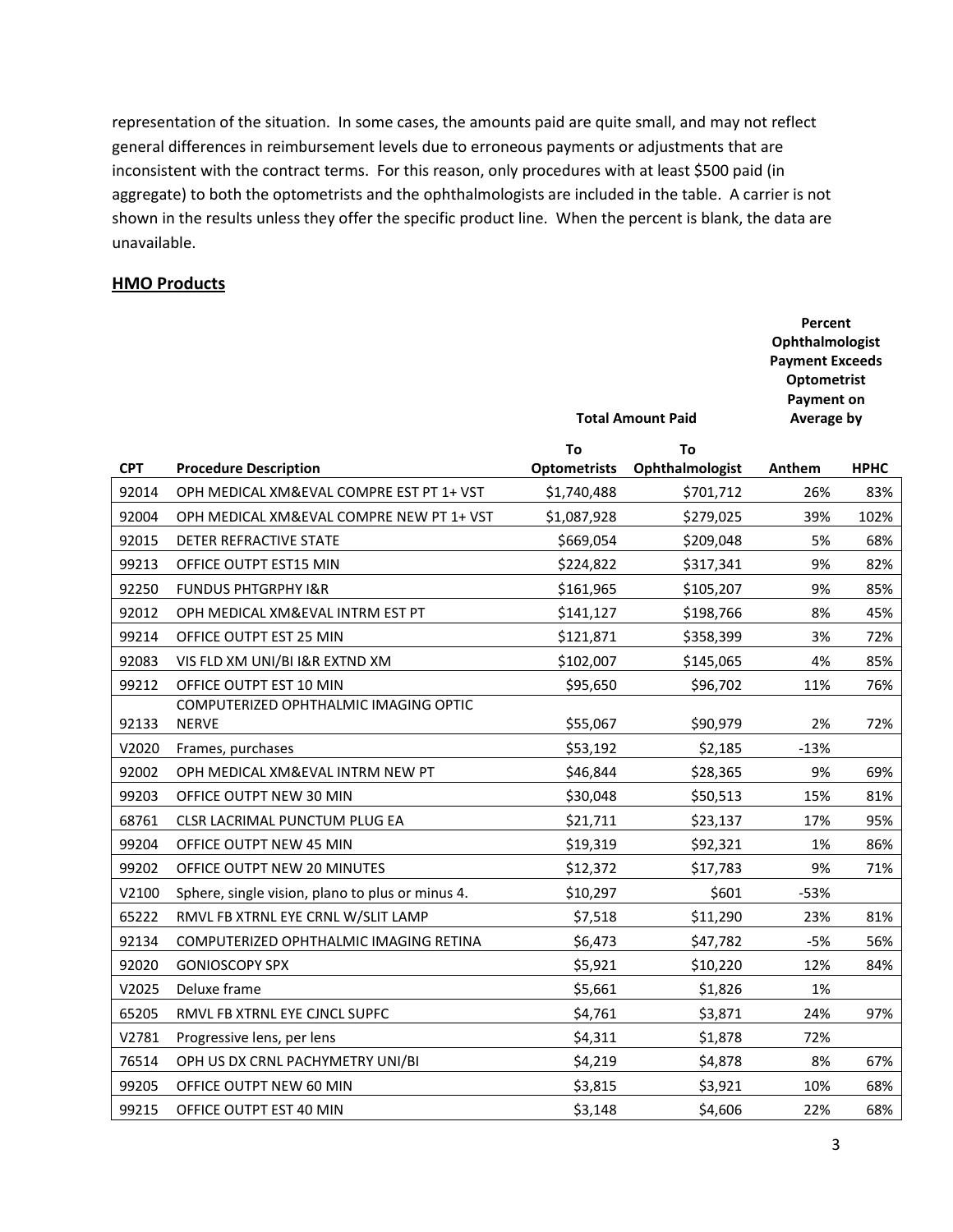| 92082 | VIS FLD XM UNI/BI I&R INTRM XM                   | \$3,023 | \$6,893   | 13%   | 80%  |
|-------|--------------------------------------------------|---------|-----------|-------|------|
| V2303 | Spherocylinder, trifocal, plano to plus or minus | \$2,495 | \$1,191   | 19%   |      |
| 92081 | VIS FLD XM UNI/BI I&R LMTD XM                    | \$2,490 | \$2,548   | 61%   | 129% |
| 67820 | <b>CORRJ TRICHIASIS EPILATION FORCEPS ONLY</b>   | \$2,423 | \$3,970   | 4%    | 94%  |
| 92070 | FITG C-LENS TX DISEASE SUPPLY LENS               | \$2,282 | \$1,112   | 5%    |      |
| 92225 | OPSCPY EXTND RTA DRAWING I&R 1ST                 | \$2,212 | \$9,768   | 10%   | 80%  |
| 92060 | SENSIMOTR XM W/MLT MEAS OC DEVIJ W/I&R SPX       | \$1,987 | \$43,158  | 2%    | 97%  |
| V2203 | Spherocylinder, bifocal, plano to plus or minus  | \$1,661 | \$882     | 201%  |      |
| 92025 | COMPUTERIZED CORNEAL TOPOGRAPHY UNI/BI           | \$1,294 | \$2,458   | 4%    | 25%  |
| V2750 | Anti-reflective coating, per lens                | \$1,174 | \$1,391   | 293%  |      |
| 65435 | RMVL CRNL EPITHE +-CHEMOCAUT                     | \$1,143 | \$1,174   | 24%   | 70%  |
| 99244 | OFFICE CONSLTJ 60 MIN                            | \$1,139 | \$113,292 | $-2%$ | 95%  |
| 99211 | OFFICE O/P EST 5 MIN                             | \$894   | \$2,769   | 1%    | 51%  |
| 92226 | OPSCPY EXTND RTA DRAWING I&R SBSQ                | \$821   | \$17,138  | -4%   | 34%  |
|       | RMVL FB XTRNL EYE EMBEDDED SCJNCL/SCLL           |         |           |       |      |
| 65210 | NONPRF8                                          | \$735   | \$2,654   | 19%   | 110% |
| 99243 | OFFICE CONSLTJ 40 MIN                            | \$617   | \$57,140  | 15%   | 79%  |

# **POS Products**

|            |                                          |                     |                          | <b>Percent Ophthalmologist</b>                                     |        |             |       |
|------------|------------------------------------------|---------------------|--------------------------|--------------------------------------------------------------------|--------|-------------|-------|
|            |                                          |                     | <b>Total Amount Paid</b> | <b>Payment Exceeds Optometrist</b><br><b>Payment on Average by</b> |        |             |       |
|            |                                          | To<br>To            |                          |                                                                    |        |             |       |
| <b>CPT</b> | <b>Procedure Description</b>             | <b>Optometrists</b> | Ophthalmologist          | Anthem                                                             | Cigna  | <b>HPHC</b> | Other |
| 92014      | OPH MEDICAL XM&EVAL COMPRE EST PT 1+ VST | \$412,961           | \$185,727                | 29%                                                                | 36%    | 67%         | 35%   |
| 92004      | OPH MEDICAL XM&EVAL COMPRE NEW PT 1+ VST | \$206,363           | \$65,652                 | 49%                                                                | 34%    | 96%         | 61%   |
| 92015      | <b>DETER REFRACTIVE STATE</b>            | \$173,346           | \$67,014                 | 7%                                                                 | 9%     | 77%         | 51%   |
| 99213      | OFFICE OUTPT EST15 MIN                   | \$81,149            | \$113,444                | 7%                                                                 | 2%     | 89%         | 48%   |
| 92012      | OPH MEDICAL XM&EVAL INTRM EST PT         | \$47,995            | \$50,796                 | -5%                                                                | 42%    | 34%         | 5%    |
| 99214      | OFFICE OUTPT EST 25 MIN                  | \$47,370            | \$135,001                | 4%                                                                 | 1%     | 70%         | 19%   |
| 92250      | <b>FUNDUS PHTGRPHY I&amp;R</b>           | \$46,215            | \$33,100                 | 10%                                                                | 55%    | 87%         | 96%   |
| 99212      | OFFICE OUTPT EST 10 MIN                  | \$33,412            | \$32,145                 | 5%                                                                 | 20%    | 57%         | 30%   |
| 92083      | VIS FLD XM UNI/BI I&R EXTND XM           | \$31,775            | \$48,191                 | 8%                                                                 | 15%    | 89%         | 38%   |
|            | COMPUTERIZED OPHTHALMIC IMAGING OPTIC    |                     |                          |                                                                    |        |             |       |
| 92133      | <b>NERVE</b>                             | \$18,566            | \$31,440                 | 4%                                                                 | 24%    | 64%         | 53%   |
| 92002      | OPH MEDICAL XM&EVAL INTRM NEW PT         | \$12,923            | \$7,993                  | 10%                                                                | 41%    | 86%         | 42%   |
| 99203      | OFFICE OUTPT NEW 30 MIN                  | \$8,937             | \$13,042                 | 13%                                                                | $-12%$ | 101%        | 25%   |
| V2020      | Frames, purchases                        | \$7,182             | \$1,222                  | 12%                                                                |        |             |       |
| 68761      | <b>CLSR LACRIMAL PUNCTUM PLUG EA</b>     | \$5,089             | \$6,174                  | 18%                                                                | 48%    |             |       |
| 99204      | OFFICE OUTPT NEW 45 MIN                  | \$5,050             | \$27,567                 | 12%                                                                |        | 84%         | 41%   |
| 99202      | OFFICE OUTPT NEW 20 MINUTES              | \$3,057             | \$5,013                  | 23%                                                                | $-29%$ | 129%        |       |
| 92020      | <b>GONIOSCOPY SPX</b>                    | \$2,334             | \$2,955                  | 10%                                                                | $-7%$  | 46%         | 141%  |
| 65222      | RMVL FB XTRNL EYE CRNL W/SLIT LAMP       | \$1,979             | \$1,833                  | 19%                                                                | 0%     |             |       |
| 92134      | COMPUTERIZED OPHTHALMIC IMAGING RETINA   | \$1,905             | \$15,317                 | $-2%$                                                              | 45%    | 39%         | $-2%$ |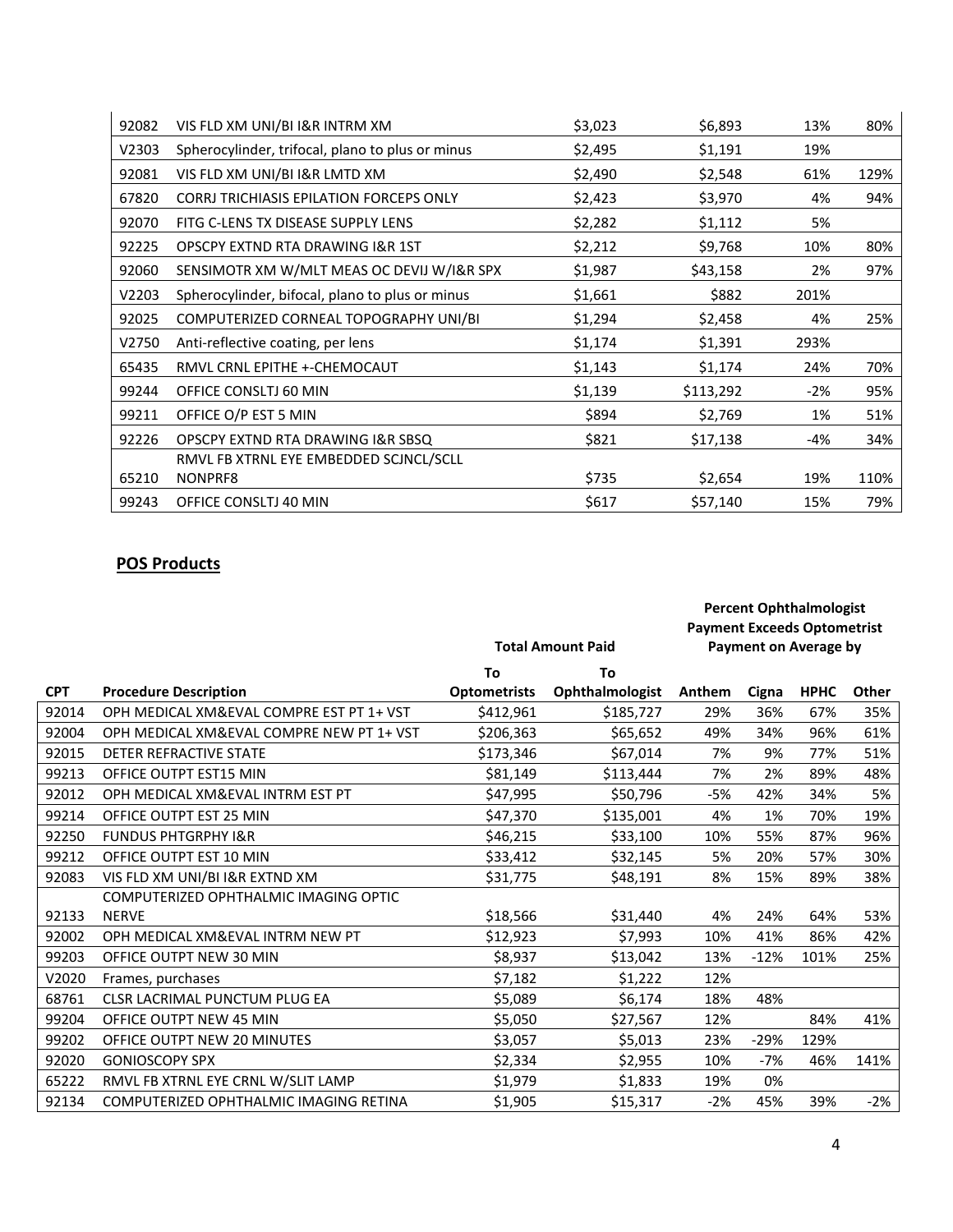| 76514 | OPH US DX CRNL PACHYMETRY UNI/BI                 | \$1,486 | \$1,475 | -4% | $-14%$ | 7%  | 16% |
|-------|--------------------------------------------------|---------|---------|-----|--------|-----|-----|
| 66761 | IRIDOTOMY/IRDEC LASER SURG PER SESSION           | \$1,112 | \$1,262 |     | 13%    |     |     |
| 67820 | <b>CORRJ TRICHIASIS EPILATION FORCEPS ONLY</b>   | \$1,019 | \$968   | -1% | 7%     |     |     |
| 65205 | RMVL FB XTRNL EYE CJNCL SUPFC                    | \$976   | \$551   | 13% |        |     |     |
| V2303 | Spherocylinder, trifocal, plano to plus or minus | \$973   | \$784   | 92% |        |     |     |
| 92082 | VIS FLD XM UNI/BI I&R INTRM XM                   | \$849   | \$1,761 | 22% | 86%    |     |     |
| 99211 | OFFICE O/P EST 5 MIN                             | \$751   | \$724   | -4% |        |     | -2% |
| 92225 | <b>OPSCPY EXTND RTA DRAWING I&amp;R 1ST</b>      | \$649   | \$3,373 | -9% | $-1\%$ | 81% | 8%  |
| 99205 | OFFICE OUTPT NEW 60 MIN                          | \$560   | \$757   | 35% |        |     |     |
| 92081 | VIS FLD XM UNI/BI I&R LMTD XM                    | \$553   | \$1,082 | 96% |        |     |     |

# **PPO Products**

|            |                                             | <b>Total Amount Paid</b> |                         | <b>Payment Exceeds Optometrist</b> | <b>Percent Ophthalmologist</b><br><b>Payment on Average by</b> |             |        |
|------------|---------------------------------------------|--------------------------|-------------------------|------------------------------------|----------------------------------------------------------------|-------------|--------|
|            |                                             | To                       | To                      |                                    |                                                                |             |        |
| <b>CPT</b> | <b>Procedure Description</b>                | <b>Optometrists</b>      | <b>Ophthalmologists</b> | Anthem                             | Cigna                                                          | <b>HPHC</b> | Other  |
| 92014      | OPH MEDICAL XM&EVAL COMPRE EST PT 1+ VST    | \$929,662                | \$475,720               | 43%                                | 22%                                                            | 64%         | 19%    |
| 92004      | OPH MEDICAL XM&EVAL COMPRE NEW PT 1+ VST    | \$479,150                | \$201,799               | 71%                                | 27%                                                            | 99%         | 45%    |
| 92015      | DETER REFRACTIVE STATE                      | \$289,750                | \$107,040               | 10%                                | 12%                                                            | 62%         | 13%    |
| 99213      | OFFICE OUTPT EST15 MIN                      | \$205,709                | \$192,261               | 23%                                | 23%                                                            | 62%         | 25%    |
| 92250      | <b>FUNDUS PHTGRPHY I&amp;R</b>              | \$135,826                | \$73,150                | 16%                                | 26%                                                            | 67%         | 16%    |
| 92012      | OPH MEDICAL XM&EVAL INTRM EST PT            | \$122,607                | \$155,567               | 12%                                | 30%                                                            | 24%         | 24%    |
| 99214      | OFFICE OUTPT EST 25 MIN                     | \$96,495                 | \$208,707               | 6%                                 | 19%                                                            | 52%         | $-2%$  |
| 99212      | OFFICE OUTPT EST 10 MIN                     | \$89,764                 | \$59,924                | 9%                                 | 41%                                                            | 45%         | 0%     |
| 92083      | VIS FLD XM UNI/BI I&R EXTND XM              | \$88,172                 | \$103,326               | 25%                                | 20%                                                            | 75%         | 60%    |
| 92133      | COMPUTERIZED OPHTHALMIC IMAGING OPTIC NERVE | \$45,658                 | \$66,680                | 16%                                | 41%                                                            | 17%         | 40%    |
| 99203      | OFFICE OUTPT NEW 30 MIN                     | \$36,202                 | \$37,509                | 15%                                | 22%                                                            | 48%         | $-55%$ |
| 92002      | OPH MEDICAL XM&EVAL INTRM NEW PT            | \$32,692                 | \$23,017                | 45%                                | 38%                                                            | 20%         | 27%    |
| 99204      | OFFICE OUTPT NEW 45 MIN                     | \$19,310                 | \$65,341                | 8%                                 | 27%                                                            | 103%        | $-18%$ |
| 68761      | CLSR LACRIMAL PUNCTUM PLUG EA               | \$13,259                 | \$17,940                | 21%                                | 34%                                                            | 45%         |        |
| 99202      | OFFICE OUTPT NEW 20 MINUTES                 | \$12,997                 | \$12,084                | 16%                                | 42%                                                            | 43%         | $-14%$ |
| 66984      | CATARACT REMOVAL INSERTION OF LENS          | \$12,602                 | \$216,760               |                                    | 14%                                                            | 677%        | 20%    |
| 65222      | RMVL FB XTRNL EYE CRNL W/SLIT LAMP          | \$6,735                  | \$8,509                 | 27%                                | 64%                                                            | 48%         |        |
| 92020      | <b>GONIOSCOPY SPX</b>                       | \$6,288                  | \$9,834                 | 27%                                | 34%                                                            | 207%        | 59%    |
| 92134      | COMPUTERIZED OPHTHALMIC IMAGING RETINA      | \$5,210                  | \$31,569                | 6%                                 | 23%                                                            | 24%         | 240%   |
| 67145      | PROPH RTA DTCHMNT W/O DRG 1+ SESS           | \$4,169                  | \$27,021                | $-2%$                              | $-14%$                                                         |             |        |
| 76514      | OPH US DX CRNL PACHYMETRY UNI/BI            | \$4,107                  | \$3,770                 | 10%                                | 32%                                                            | 147%        | 135%   |
| 92082      | VIS FLD XM UNI/BI I&R INTRM XM              | \$3,931                  | \$5,554                 | 36%                                | 26%                                                            | 65%         |        |
| 65855      | TRABECULOPLASTY LASER SURG 1+ SESS          | \$3,471                  | \$11,201                |                                    | 91%                                                            |             | -86%   |
| 65205      | RMVL FB XTRNL EYE CJNCL SUPFC               | \$3,019                  | \$1,767                 | 55%                                | 62%                                                            | 110%        |        |
| 66821      | POST-CATARACT LASER SURGERY                 | \$2,662                  | \$10,941                |                                    | $-12%$                                                         |             |        |
| 92070      | FITG C-LENS TX DISEASE SUPPLY LENS          | \$2,413                  | \$691                   | $-12%$                             | 25%                                                            | 16%         |        |
| 99205      | OFFICE OUTPT NEW 60 MIN                     | \$2,366                  | \$2,103                 | 32%                                | 35%                                                            | 85%         |        |
| 66761      | IRIDOTOMY/IRDEC LASER SURG PER SESSION      | \$2,120                  | \$10,436                |                                    | $-26%$                                                         |             |        |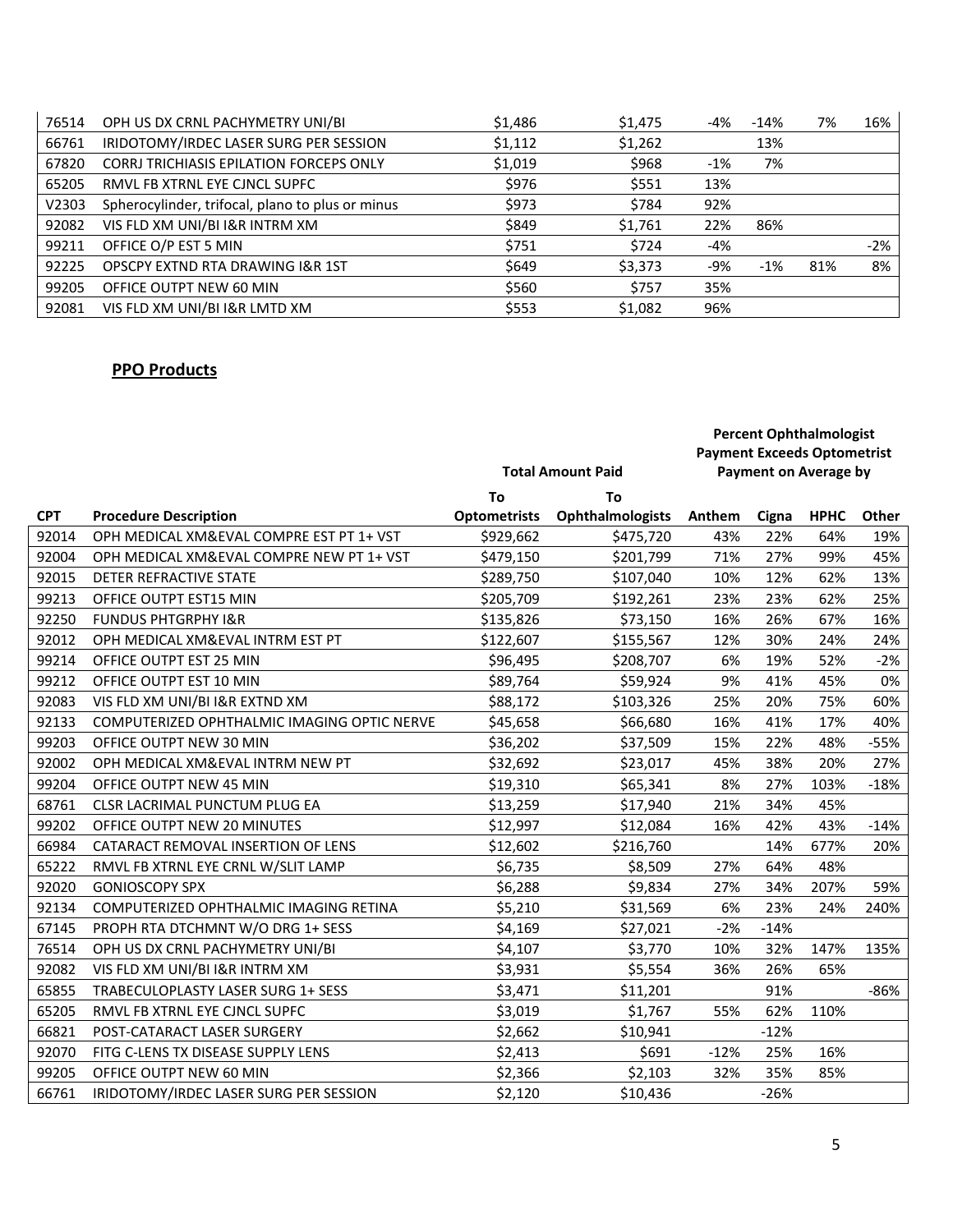| 92060 | SENSIMOTR XM W/MLT MEAS OC DEVIJ W/I&R SPX     | \$1,889 | \$25,789 | 15%  | -40%   | 129% |  |
|-------|------------------------------------------------|---------|----------|------|--------|------|--|
| 92225 | OPSCPY EXTND RTA DRAWING I&R 1ST               | \$1,781 | \$7,110  | 23%  | 10%    | 103% |  |
| 67820 | <b>CORRI TRICHIASIS EPILATION FORCEPS ONLY</b> | \$1,716 | \$3,627  | 29%  | 42%    | 58%  |  |
| 99215 | OFFICE OUTPT EST 40 MIN                        | \$1,345 | \$3,007  | 68%  | 32%    | 77%  |  |
| 92025 | COMPUTERIZED CORNEAL TOPOGRAPHY UNI/BI         | \$1,159 | \$1,746  | 12%  | -8%    | 127% |  |
|       | RMVL FB XTRNL EYE EMBEDDED SCJNCL/SCLL         |         |          |      |        |      |  |
| 65210 | NONPRF8                                        | \$1,111 | \$1,834  | 27%  | 39%    | 156% |  |
| 99211 | OFFICE O/P EST 5 MIN                           | \$1,109 | \$1,418  | 10%  | 15%    | 64%  |  |
| 92081 | VIS FLD XM UNI/BI I&R LMTD XM                  | \$955   | \$2,427  | 132% | 162%   | 140% |  |
| 92235 | <b>FLUORESCEIN ANGRPH I&amp;R</b>              | \$952   | \$9,199  |      | $-40%$ | 171% |  |
| 99244 | OFFICE CONSLTJ 60 MIN                          | \$880   | \$18,613 |      | $-20%$ |      |  |
| 92285 | <b>XTRNL OC PHTGRPHY I&amp;R PROGRESS</b>      | \$855   | \$2,410  |      | 5%     | 164% |  |
|       | OPH BMTRY PRTL COHER INTRFRMTRY IO LENS PWR    |         |          |      |        |      |  |
| 92136 | <b>CAL</b>                                     | \$774   | \$9,939  |      | $-14%$ |      |  |
| 99243 | OFFICE CONSLTJ 40 MIN                          | \$629   | \$18,131 |      | 24%    | 107% |  |
| 99201 | OFFICE OUTPT NEW 10 MIN                        | \$591   | \$711    | -3%  | 9%     | 39%  |  |

# **Indemnity Products**

| Percent            |
|--------------------|
| Ophthalmologist    |
| Payment            |
| <b>Exceeds</b>     |
| <b>Optometrist</b> |
| Payment on         |
| Average by         |
|                    |

|            |                                          | To                  | To                      |        |        |
|------------|------------------------------------------|---------------------|-------------------------|--------|--------|
| <b>CPT</b> | <b>Procedure Description</b>             | <b>Optometrists</b> | <b>Ophthalmologists</b> | Anthem | Other  |
| 92014      | OPH MEDICAL XM&EVAL COMPRE EST PT 1+ VST | \$21,795            | \$20,345                | 30%    | 56%    |
| 99213      | OFFICE OUTPT EST15 MIN                   | \$10,743            | \$8,678                 | 5%     | 10%    |
| 92015      | DETER REFRACTIVE STATE                   | \$7,265             | \$5,158                 | 5%     | 35%    |
| 92004      | OPH MEDICAL XM&EVAL COMPRE NEW PT 1+ VST | \$7,015             | \$7,422                 | 48%    | 38%    |
| 99214      | OFFICE OUTPT EST 25 MIN                  | \$4,448             | \$10,902                | 12%    |        |
| 92250      | <b>FUNDUS PHTGRPHY I&amp;R</b>           | \$3,420             | \$3,487                 | 6%     |        |
| 92083      | VIS FLD XM UNI/BI I&R EXTND XM           | \$2,879             | \$4,552                 | 11%    | 29%    |
| 99212      | OFFICE OUTPT EST 10 MIN                  | \$2,716             | \$2,776                 | 6%     |        |
| 92012      | OPH MEDICAL XM&EVAL INTRM EST PT         | \$2,143             | \$8,964                 | -6%    |        |
|            | COMPUTERIZED OPHTHALMIC IMAGING OPTIC    |                     |                         |        |        |
| 92133      | <b>NERVE</b>                             | \$1,863             | \$3,103                 | 18%    | $-10%$ |
| 99203      | OFFICE OUTPT NEW 30 MIN                  | \$1,635             | \$2,053                 | -4%    |        |
| 68761      | CLSR LACRIMAL PUNCTUM PLUG EA            | \$563               | \$1,516                 | 15%    |        |